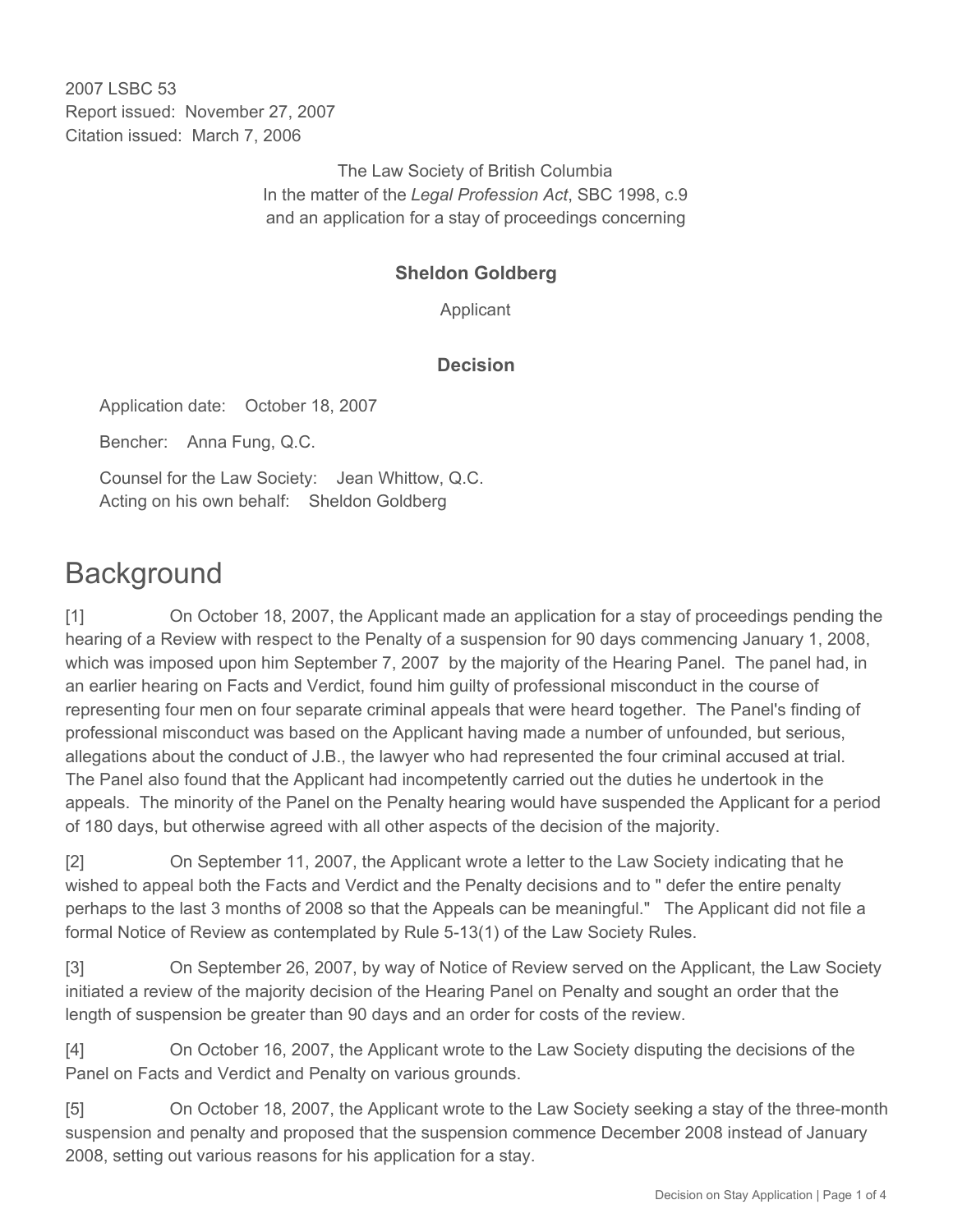[6] Counsel for the Law Society on the Review provided written submissions dated October 24, 2007 opposing the application.

[7] On October 31, 2007, the Applicant provided further submissions relating to his application.

[8] Upon receipt of this application, I reviewed the materials filed by the Applicant and counsel for the Law Society as referenced above. In addition, I have reviewed the decisions of the Panel in the hearing on Facts and Verdict and the hearing on Penalty along with the transcript of the hearing on Penalty and a casebook of authorities filed by counsel for the Law Society as part of her October 24 written submissions. The casebook included *RJR McDonald Inc. v. Canada (Attorney General)* (1994), 111 D.L.R. (4th) 385 (S.C.C.); *McGuire v. Law Society of British Columbia*, 2006 BCCA 394; the Decision of a Bencher in applications for stays of proceedings in *Law Society of BC v. Welder,* 2005 LSBC 52 and in *Law Society of BC v. Martin*, 2006 LSBC 22, wherein stays were granted at the request of the respondents.

[9] In order for the Applicant to be successful on his application for a stay, he must satisfy me that he is entitled to a stay in accordance with the three-part test set out in *RJR McDonald (supra)* at page 400:

1. The review must raise a serious question to be tried.

2. The Applicant would suffer irreparable harm if the application were refused.

3. The balance of convenience, taking into account the public interest, must favour the imposition of a stay until final disposition of the legal issues.

[10] The threshold required to meet the first part of this three-pronged test is low. All that is required is a preliminary assessment of the merits of the Review. A Bencher hearing an application for a stay need only be satisfied that the Review is " neither vexatious nor frivolous." It is clear that I should not engage in an extensive review of the merits. That is best left to the Benchers on the Review hearing, where there is opportunity for the parties to canvass all of the issues in a thorough fashion. While I am skeptical as to the substantive merits of the various grounds for appeal by the Applicant, as set out in his written submissions, I cannot conclude that they do not raise " a serious question to be tried." Furthermore, the minority decision on Penalty, which would have imposed a 180-day suspension, provides sufficient ground for me to find that the Law Society's Review seeking a lengthier suspension raises a serious question to be tried. I thus conclude that the first part of the test in *RJR McDonald (supra)* has been met.

[11] Turning to the second part of the test for a stay, I must assess whether the Applicant would suffer irreparable harm if his stay application were denied. As stated in *RJR McDonald (supra)*, irreparable refers to the nature of the harm rather than its magnitude. Having regard to the nature of the penalty ordered, namely, a suspension of 90 days commencing January 1, 2008, I am of the view that it would be unfair to the Applicant to deny him a stay until such time as the Review can be heard. The reason is that, unlike other forms of penalty (for instance, a fine), a suspension, once served, cannot be undone were the Applicant to be successful in having the suspension rescinded or reduced in a subsequent Review. The Notice of Review was issued September 26, 2007. It appears unlikely now that the hearing of the review will take place before the end of 2007. If the Applicant were to serve his suspension effective January 1, 2008, and the Review Panel in a subsequent Review hearing were to find in his favour, in part or in whole, any time of suspension served by the Applicant may well have been served in vain. In that sense, there is a real risk of irreparable harm to the Applicant. On that basis, I find that the second part of the test for a stay has been satisfied.

[12] I turn now to the third part of the test. Where does the balance of convenience lie having regard to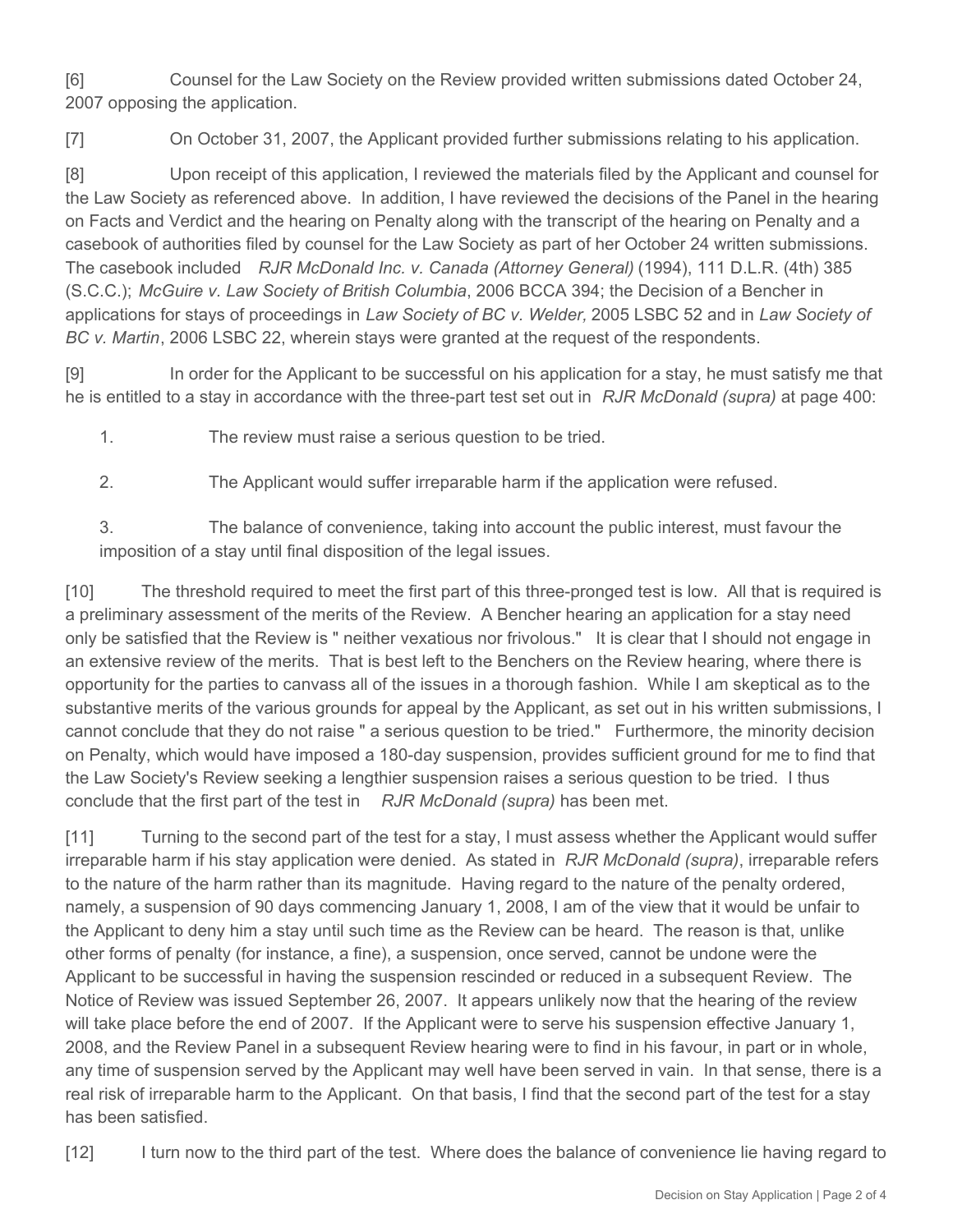the public interest? Will the granting of a stay in this case put the public at risk again? There is no doubt that the purpose of any penalty imposed by the Benchers is to protect the public. As noted by counsel for the Law Society in her written submissions of October 24, 2007:

A suspension will always pose some inconvenience to a practising member. The Bencher considering this matter must balance the importance of carrying out the sanction determined by the Hearing Panel against Mr. Goldberg's wishes.

In the present case, however, the Hearing Panel allowed Mr. Goldberg a generous period of nearly three months before the commencement of the suspension. That period of time allows Mr. Goldberg to make other arrangements for clients, such as adjourning matters, moving matters ahead, or arranging for alternate counsel. The inconvenience can thus be minimized.

[13] In his written submissions of October 18, 2007, the Applicant cites the adjournment of a lengthy murder trial, originally set to proceed in 2007, and now adjourned to commence May, 2008, in which he is acting as counsel, as the basis for his request for a stay until December, 2008. He also refers to the fact that he has several other trials involving persons in and out of custody now set from January to April, 2008, allegedly scheduled prior to him being notified of the suspension commencement date, for which it would be difficult to substitute other counsel.

[14] On review of the transcript of the proceedings at the Penalty Hearing on May 18, 2007, I note that the Panel (at pages 83 to 85) specifically questioned the Applicant about the murder trial scheduling, which, at that time, was supposed to run from October 21 to December 21, 2007. In paragraph 38 of its Decision on Penalty of September 7, 2007 (2007 LSBC 40), the majority of the Panel noted as follows:

The Respondent advised us that if we concluded that a suspension of any duration should be ordered, it would cause the least disruption to clients to whose representation on serious criminal charges he is already committed, if the suspension were to come into effect as of January 1, 2008. That is a reasonable request, and we so order.

[15] It is unclear to me when the adjournment of the commencement of the murder trial in question occurred, but presumably some time between the Penalty Hearing on May 18, 2007 and the Applicant's written submissions on October 18, 2007. In any event, the Applicant was aware, at least as early as May 18, 2007 (the date of the Penalty Hearing), of the possibility of a pending suspension, and certainly had confirmation of the January 1, 2008 suspension commencement date by September 7, 2007 when the decision on Penalty was rendered. In light of that, I am of the view that it was incumbent upon the Applicant not simply to ignore that decision by continuing to assume conduct of the murder trial based on a new commencement date of May, 2008, and by proceeding to set yet other trials over the period of the suspension without any attempt to find alternate counsel or to adjourn those trials beyond the period of his suspension.

[16] The Panel, in ordering on September 7, 2007 the suspension date to commence January 1, 2008 rather than forthwith, was undoubtedly influenced by the fact that the Applicant was scheduled to assume conduct of the murder trial then set to commence within six weeks, a period of time within which it may have been difficult for the Applicant's client to instruct and find replacement counsel. However, given the adjourned commencement date of the murder trial to May 2008, there was and still is ample opportunity for the Applicant to make other arrangements for conduct of that murder trial, as well as other trials that he has apparently since scheduled for the period of his suspension, and I strongly urge him to do so.

[17] Given the findings of professional misconduct and incompetence made by the Panel, it is not, in